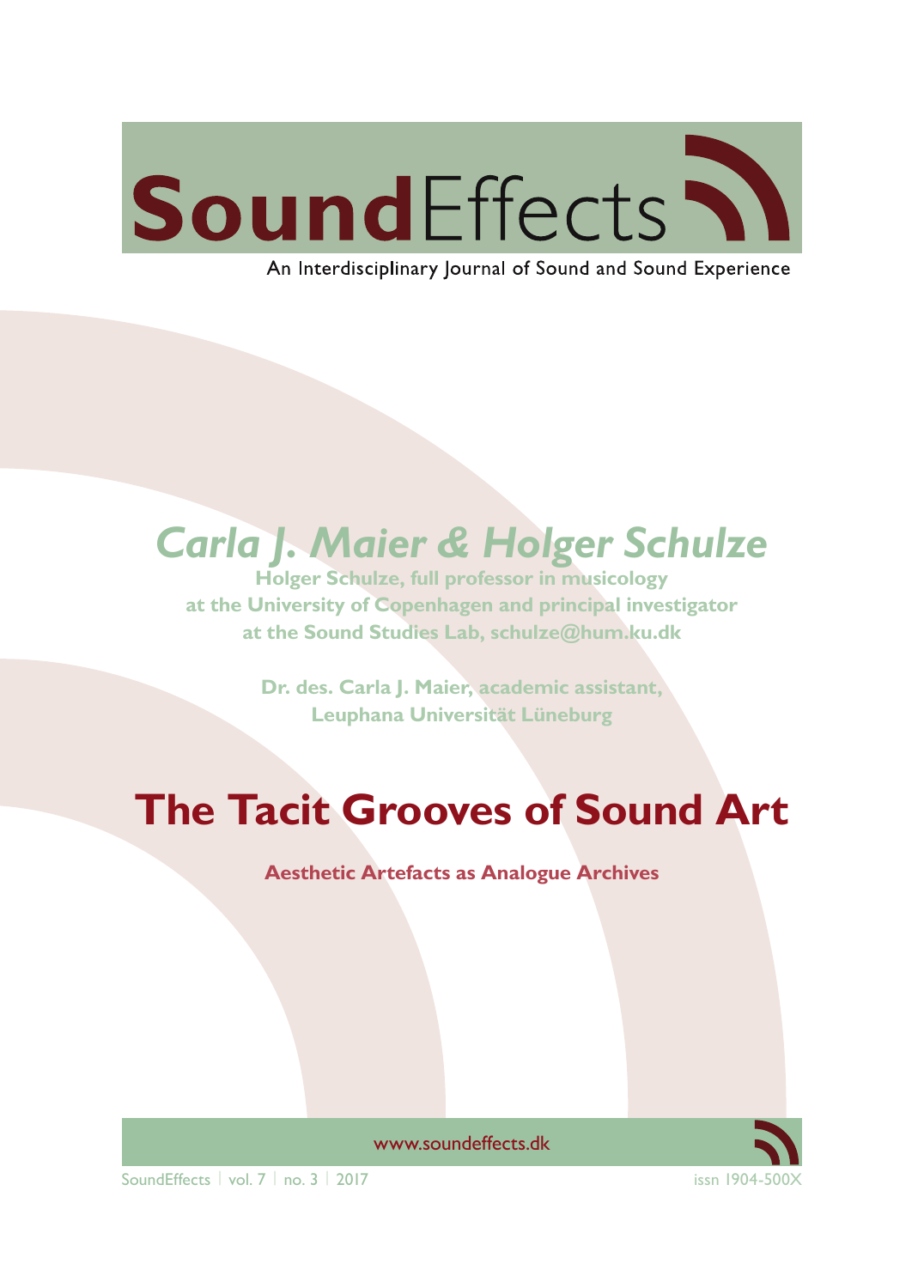#### **ABSTRACT**

*From the perspective of sound studies and media history this article explores approaches to*  analogue archives coming from the fields of sound art and media art. The authors analyse *works of art by two contemporary artists from Berlin and Aarhus focussing on archival practices of storing and retrieving: Marianthi Papalexandri-Alexandri and Morten Riis. What is actually (not merely metaphorically) 'stored', 'inscribed' or 'archived' in and subsequently 'retrieved', 'read' or even 'decoded' from a certain sound artwork? From this starting point the individual artistic practices, the research strategies and the new and surprising ways of archiving and retrieving as invented and refi ned by Papalexandri-Alexandri and Riis are described and analysed. The observed artistic practices, the authors argue, converge in the direction of sonic affordances inherent in the material instruments or storage media: These affordances are stored and retrieved, as they represent the tacit grooves of sound art.*

## **On Analogue Archives**

The archive in itself is silent. It is silent as long as it is not used, as long as nothing is stored in it or retrieved from it. Practices of retrieval and storage are required to make the content of an archive manifest: discernible, audible, materially present. But are the consequences of archival activities really that easy to define? Is it so easy to say what an actual archive is – and what it is not? Artistic approaches to analogue archives indeed seem to question these truisms, and approaches from the most advanced fields of the natural sciences even more so. As part of the German Research Foundation's DFG Cluster of Excellence *Bild – Wissen – Gestaltung* at the Humboldt-Universität zu Berlin, we explored manifold aspects of analogue archives. Our project *Analog Storage Media* (Kassung, Rabe & Schulze, 2012) made it possible to engage in interdisciplinary research on new methods and technologies in the natural sciences, on interferences between technologies in the sciences and in experimental cultural practices, and on new cultural and artistic practices appropriating analogue storage media. This article is a result of this project.

At the end of our collective research we like to state: We conceive of an archive not as a stable thing; it does not work like a container which comes with clearly delineated borders and a complete and detailed inventory. Rather, an archive is always incomplete, preliminary and ambiguous. It is both product and process: An archive that has been created by someone (or at least: defined as such by someone) and determined, becomes a raw and open space for a person approaching the archive with her or his very distinct intention to retrieve from it, to use it or to add to it. Building an archive is a continuous activity, and this process of building and creating an archive already involves a range of ideas, decisions and practices that need to be explored if one wants to learn how an archive works and what can be found there. Our understanding of the archive thus intends to eliminate or distort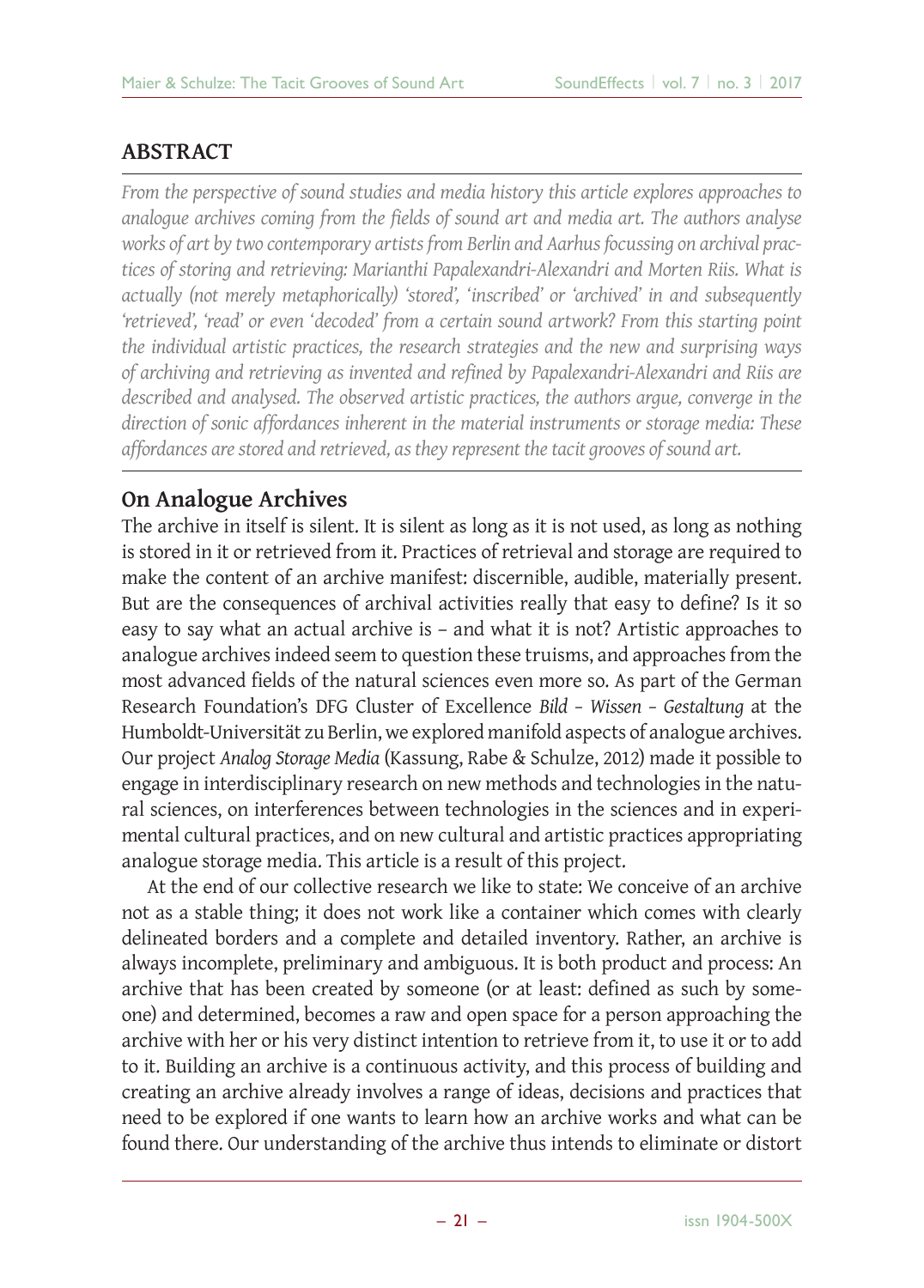essential archival features such as accumulation, preservation and representation. Rather, we conceive of an analogue archive as a site of continuous exchange between potentiality and actuality, between the virtual and the actual. In analysing archives we like to ask: What is stored, how has it been arranged, ordered and defined? What is its intended function? What should be retrieved from it in the future and how? What kinds of materials and technologies are used to create the archive? How has the archive been shaped by these aspects, components and practices?

In the context of this article, we are particularly interested in a new and perhaps unusual notion of the *analogue* archive. Although the intention is not to elaborate on the often and maybe over-discussed issue of analogue versus digital (Schröter & Böhnke, 2004), some of the basic characteristics of the analogue may function as operational and quite helpful concepts here: The emphasis of the analogue is on the *real* rather than the symbolic, the *continuous* rather than the discrete and the *material* rather than the codified. To further enhance our notion of the analogue archive, we do not mean a private collection of vinyl records, stored and carefully tended to, representing a particular taste in music and expert knowledge. Rather, to stick to the object of the record, we would be interested in the actual groove engraved in the vinyl disc itself. How has it been cut? By which machines, and relying on which algorithmic, electric and mechanical processes of translation has it become a tangible and material aesthetic artefact from which sound can be retrieved?

In our understanding of affordances we follow the convincing applications and quite specific expansions of this term in the fields of design and design theory. In this context the concept was taken up by William Gaver with reference to the perceptual theory by Jerome Gibson (Gaver, 1991; Gibson, 1977): It refers, in this later interpretation of interaction design, to the potential of a designed artefact to provoke certain, desired forms of usage and interaction – and to repulse less desired forms of interaction. Aware of the inherent aporias or even inconsistencies of this term as a concept, moulded to fit the actual practices of design, we regard affordance as a fruitful concept especially because of this ability to be moulded and expanded to fit actual practices in design. Materiality itself is co-constituted by the social, yet precisely the design practices and usage practices of design contribute to this.

Once again, applying this to our example of the vinyl record, the groove does not store sound itself, but a particular affordance of how to use it and of which techniques, practices and competences are required to activate it and make it sound. This specific relationship between materials and practices or between materiality and performativity will be emphasised and elaborated in the following regarding aesthetic artefacts in sound art, and we will ask: What are the *sonic affordances* of aesthetic artefacts that we call *tacit grooves*?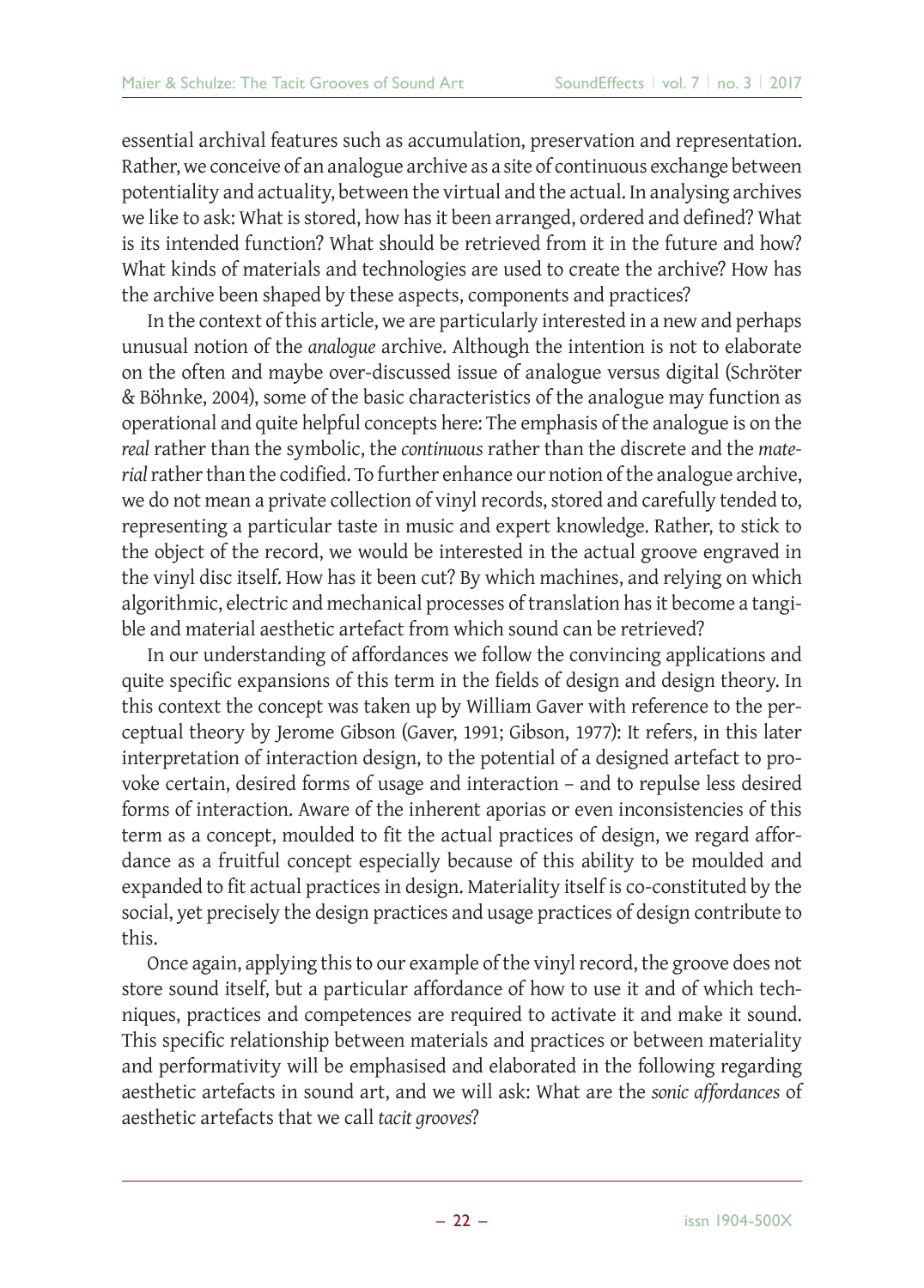### **Marianthi Papalexandri-Alexandri: Instruments as Archives**

In our research into the broad history, surprisingly vital presence and possible future of analogue storage media devices we came across the works of art of two contemporary artists: Marianthi Papalexandri-Alexandri from Berlin and Morten Riis from Aarhus. Both artists regularly focus on the storage aspect of sound art. In searching for unknown aspects of analogue storage, our driving question in exploring their works, their aesthetic approaches, and in our various interviews with them was: What is *actually* (not merely metaphorically) 'stored', 'inscribed' or 'archived' in and subsequently 'retrieved', 'read' or even 'decoded' from a certain sound artwork?

Every instrument incorporates its own discursive and material attributes which become sonic affordances for instrumentalists or sound artists who play, interpret or manipulate the instrument. Taking the concert flute as an example, it is discursive in that it reflects and contributes to a particular cultural and musical history of instrument building and playing techniques. The indicators of this discursive formation are not solely metaphorical, but materially constituted in the size, material and design (including the location of the keys and transversal holes) of the instrument. We thus conceive of the classical flute as an analogue archive – its physical and semiotic properties create a sonic affordance that needs to be actualised and appropriated in the performance of playing, disturbing, manipulating.

It would be reductive to conceive of sonic affordances as essential and invariant; therefore, our conception of sonic affordance clearly expands Gibson's notion of affordance (cf. Gibson, 1979, p. 73). Musicians and sound artists have continuously challenged, through extended techniques and preparations, the conventionalised uses and sonic repertoires and concepts of musical instruments. Sonic affordance, in our understanding, does not reflect any essential property of the instrument, nor is it reducible to a mere potentiality of sound propagation. Sonic affordances are discursive and material starting points for artistic interventions, practices and techniques that only become manifest in a particular way of touching, triggering, disturbing the instrument. Sonic affordance also implies a reconceptualisation of the instrument, which becomes an artistic artefact in its own right.

In this article sonic affordance is developed as an analytical tool in relation to sound art in order to analyse artistic artefacts as analogue archives.

Marianthi Papalexandri-Alexandri's series of works called *Untitled* (2009-ongoing) explores different resonant bodies (musical instruments, architectural elements, materials), which are sonically activated through the main underlying principle of friction. This artistic research is either presented as sound sculptures/ installations or as instruments to be performed/operated in the context of a live performance. In *Untitled I solo for flutes and sound devices* (2009) the vantage point is that the different parts of the classical flute are set apart and thus deconstructed,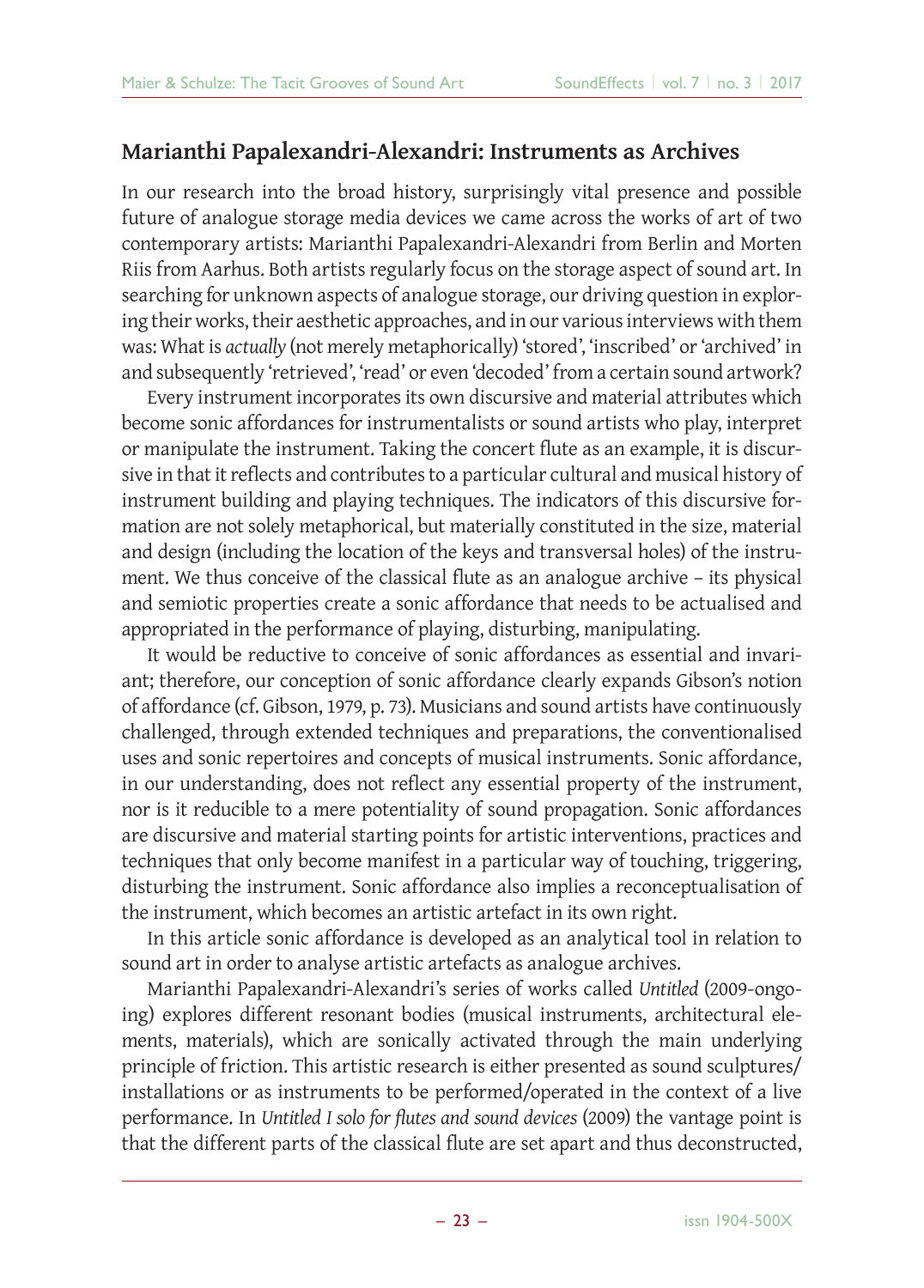and the separated tubes of various lengths are arranged in such a way that they work as unique entities. For each of the tubes, extended materials and technologies are applied. While in *Untitled I* the different flute parts themselves were prepared, *Untitled II solo for sound sculptural instrument* (2010) takes a pivotal step further in alienating the instrument from its original: The artist does not use the metal flute parts themselves; the tubes are now replaced by acrylic glass tubes. Elastic membranes cover one of the opening holes of the tubes, and a nylon thread is attached to the centre of the membrane; the thread leads to a rotating motor-driven rod which is prepared with rosin. Friction is created when the nylon thread comes into contact with the rosin, and this friction is transmitted to the membrane, creating delicate and organic, croaking sounds in the resonant bodies of the acrylic glass tubes. If presented as a sound sculpture/installation, the motors are constantly running at three different steady paces, activating the tubes of different lengths so that various frequencies and rhythms emerge. The sculpture is bound to irregularities depending on the amount of rosin that is applied. Another irregularity occurs because the rosin wears off – and therefore the sound qualities change over time. In this way, an audio-visual experience is created that is not repeatable. If presented as part of a live performance, the whole set-up is arranged on solid surface, and while performed/operated the parameters have to be adjusted continuously: the speed of the motors, the tension of the thread, the position of the tubes. *Untitled II* then becomes a kind of living organism, an unstable being, always becoming, always in flux, in constant interaction with the performer, whose role oscillates between performer and operator. As a sound artist and composer, Papalexandri-Alexandri developed a sound sculptural object called *Schablone*, which acts like a score, a new type of graphic notation. This tool gives the performer instructions about how to operate the instrument. Using graphic notation combined with written instructions, this score is an orientation rather than a description of a fixed state, and usually the operator and the artist work closely together in preparing a performance.

The first time I encountered *Untitled II* was at a group exhibition at the Institute of Cultural Inquiry (ICI) as part of the conference *Resonant Bodies: Landscapes of Acoustic Tension* in Berlin (2013) organised by Zeynep Bulut, Brandon LaBelle and Claudia Peppel. The institute's library served as the exhibition space in which a number of sound artworks were presented, and here some strange, undefined and almost mystical sounds coming from the rear wall of the room caught my attention. Papalexandri-Alexandri's sound sculpture *Untitled II* (2011), created in cooperation with kinetic artist Pe Lang, drew attention to itself in at least two different ways: It made me want to get closer and closer to it in order to detect and examine the sounds it made and to observe its detailed mechanics, the joints and functions, the movements it created. Furthermore, the work attracted me as an agent able to affect my own corporeal state: The organic qualities of these sustained, rattling, breathing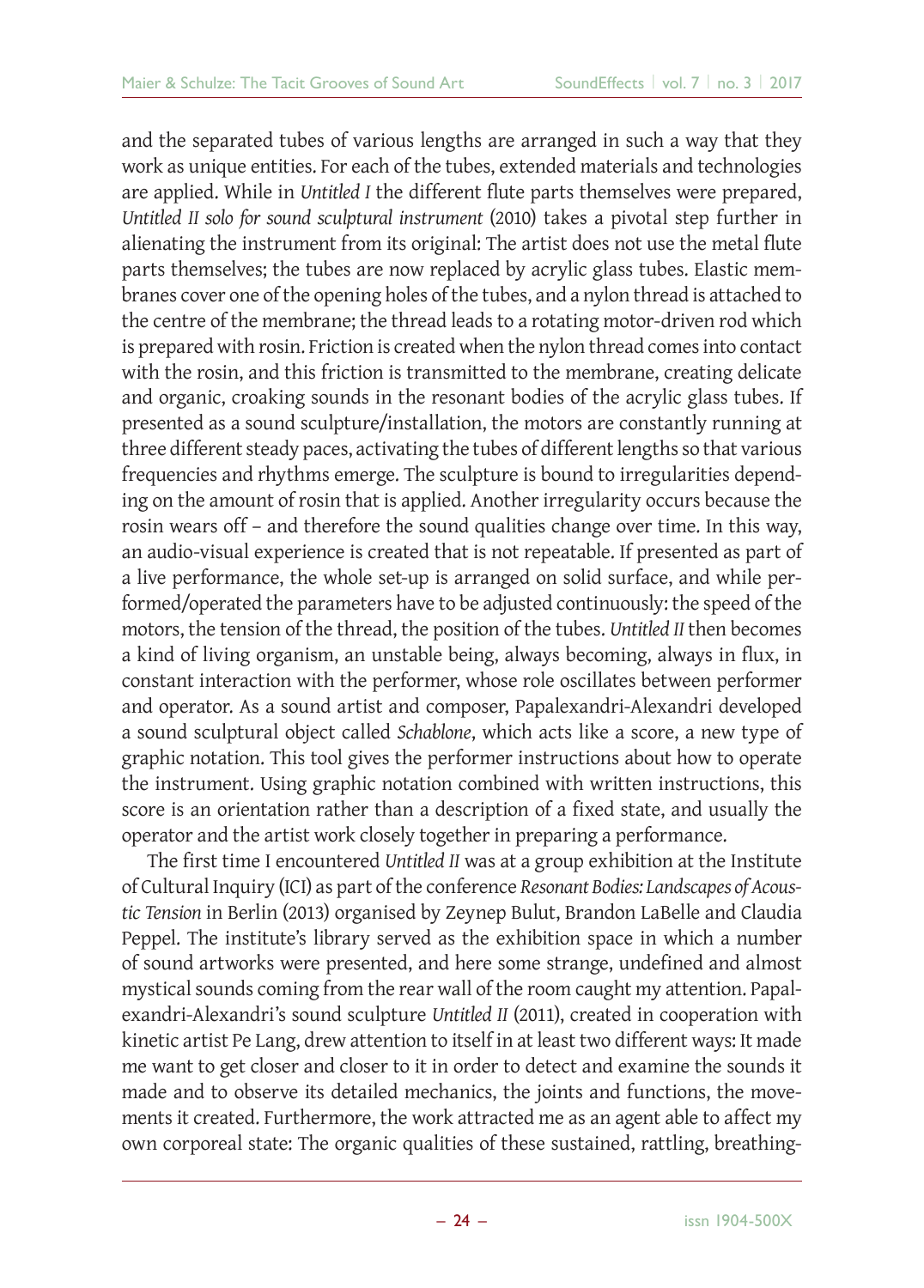like sounds and the periodically pulsating rhythms propelled me into an almost dreamlike state. Mounted on the wall, *Untitled II* behaved and sounded almost like a breathing organism, becoming an aural extension of the physical properties of the space and turning the space itself into a resonant body. The juxtaposition of sound, space and resonance, activated by *Untitled II*, created an intimate aural architecture (Blesser & Salter, 2007; Fieldnote Carla J. Maier, 13 June 2013, quoting Blesser & Salter 2007).

A different artistic practice of triggering sonic affordances can be found in connection with the performance of *Untitled I*. This may best be exemplified by the flute player Astrid Schmeling, who performed *Untitled I* at the *Music 21 Festival* in Hannover/Germany 2015. Being a classically trained flute player, in a first step Schmeling was instructed by Papalexandri-Alexandri on how to take her flute apart and rearrange it using a number of external materials and objects to prepare the flute parts. Though this is a very common action for flute players (taking the flute apart to store it in its case), playing and operating the dismembered parts represents a complete new situation. Significantly, this action starts a process of defamiliarisation: a process in which the identity and habits of the instrumentalist are also disassembled and reassembled. Interestingly, as Papalexandri-Alexandri said during our conversation:

'We are so much used to be in certain roles, and her role is to be a flute player. So the challenge is actually to make evident this particular role, as well as the "role" of the instrument. How to create a situation which actually prevents the flute player to enact her role in the ways she's used to – and instead activates a new engagement with the instrument as an autonomous object [...] In this way, something very interesting happens: Through the process of limitation – in taking apart the instrument -- and thus taking away most of its conventional spectrum of sonic abilities, we allow the instrument and its parts to reveal the hidden affordances of these resonant bodies'. (Maier & Papalexandri-Alexandri, 2015)

It is the exploration of the 'hidden' sonic affordances of the classical flute that creates this open space for exploring emerging relations between resonant bodies, external materials and motor-driven devices and the operator as a particularly exciting and defamiliarising constellation. The artist achieves this via a combination of visual and aural components; the sonic practice is thus also affected by her visual decisions:

'I choose my materials carefully. Often they have some small imperfections, so they won't presuppose perfect regularity. Therefore, they will not sound artificial or purely mechanical. This is a conscious decision. The visual and acoustic elements that I use are equally important, because I want to create an experience, which sets into relation the space, the sound and the objects in this particular moment. I am somebody who is shaping works that can become alive at that very moment'. (Maier & Papalexandri-Alexandri, 2015)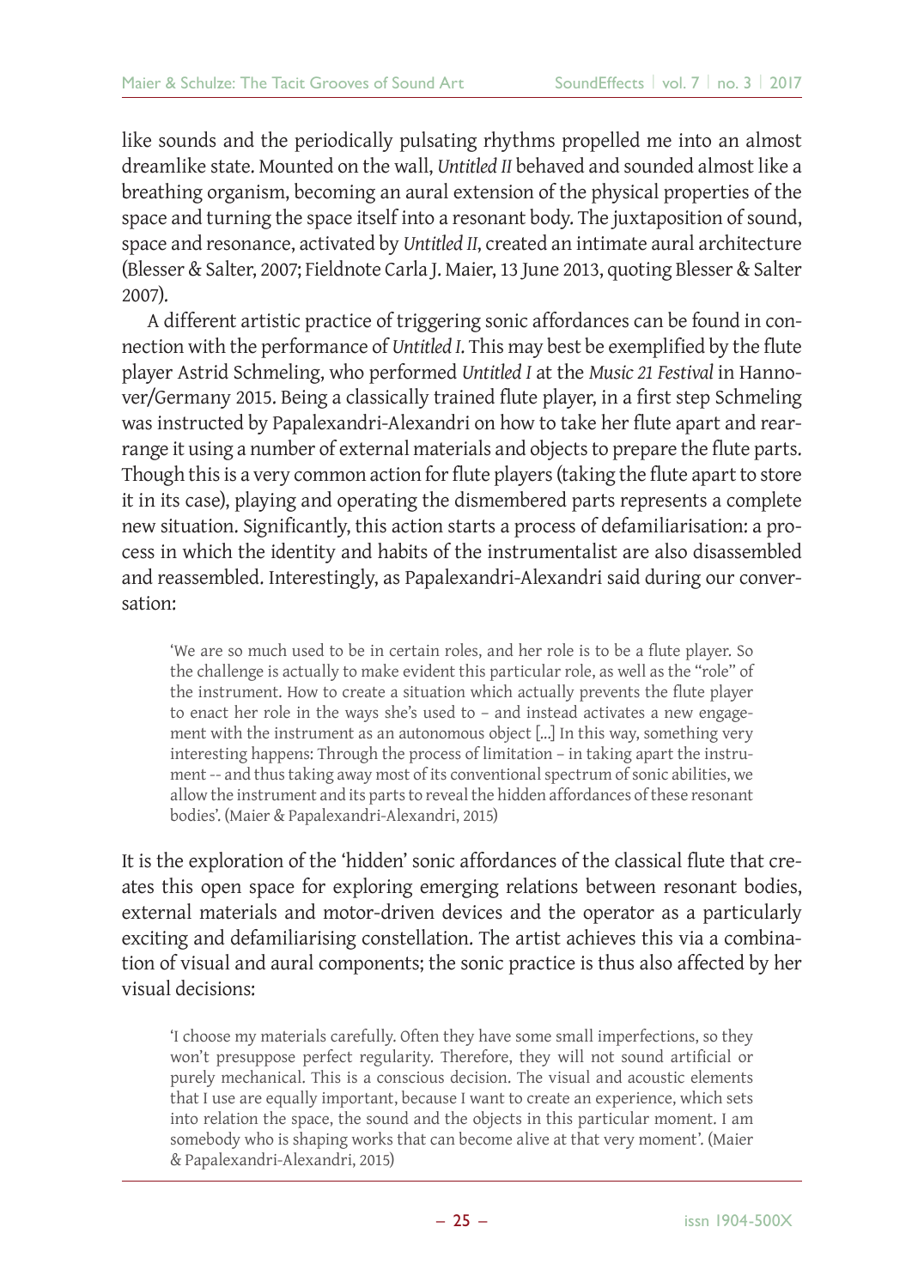What is significant about her practice is the way Papalexandri-Alexandri in her work triggers specific and what she calls 'hidden' sonic affordances that affect the behaviour of the performer and at the same time reconfigure the instrument. This becomes compellingly clear when we look at how her specific artistic practices have developed over time, shifting from the preparation of instruments through practicing improvisation (as a performer) to the creation of sound objects and sound installations, some of which are again performed as new kinds of instruments:

'The idea of working with a given acoustic body, which is the instrument, and then combining this with some external materials, which are objects. At the beginning of my career I was more interested in taking apart the instrument, to decompose the instrument, and to look at this instrument not as one body only, but to be able to see each individual part, and therefore to pay more attention to the mechanics, the mechanical parts, the anatomy of the instrument itself. What happens if you take the instrument apart and [thus] highlight the quality of the instrument'. (Maier & Papalexandri-Alexandri, 2015)

#### Sonic affordances are therefore created at the intersection of instrumental parts, objects and bodies:

'If I insert a piece of paper in between the violin strings, that area where the paper has been placed, for me it creates a medium between the performer and the instrument. In other words, it kind of isolates, you mark that area, and it becomes an area you cannot ignore. And if you like, if you have the whole instrument, this piece of paper separates the strings and the body of the instrument into two parts – or into three parts, if you include the part where the paper is located'. (Maier & Papalexandri-Alexandri, 2015)

#### **Tacit Storage in Aesthetic Artefacts**

The archiving practices of Marianthi Papalexandri-Alexandri are instrumental practices combined with practices of developing, transforming, enhancing and building instruments.<sup>1</sup> Her flutes are mutated flutes. In her artistic practice she explores the archival potential of the resonant body of an instrument. This potential she subsequently unfolds in a series of experiments, of experimental settings, in playful, but always carefully organised improvisations on the possible usages, manipulations, new uses or abjected uses, which the potential of the instrument may inspire. A well-known instrument like the classical flute (or in other cases the classical violin) is approached as an almost alien artefact: Marianthi Papalexandri-Alexandri plays a rather deliberate game of wilfully ignoring the deep history of the instrument – which nevertheless inspires and informs her experimental approach. During the experiments she *plays with the flute*, but she never actually *plays the flute* in the traditional sense. You could say that this playing around, almost a fooling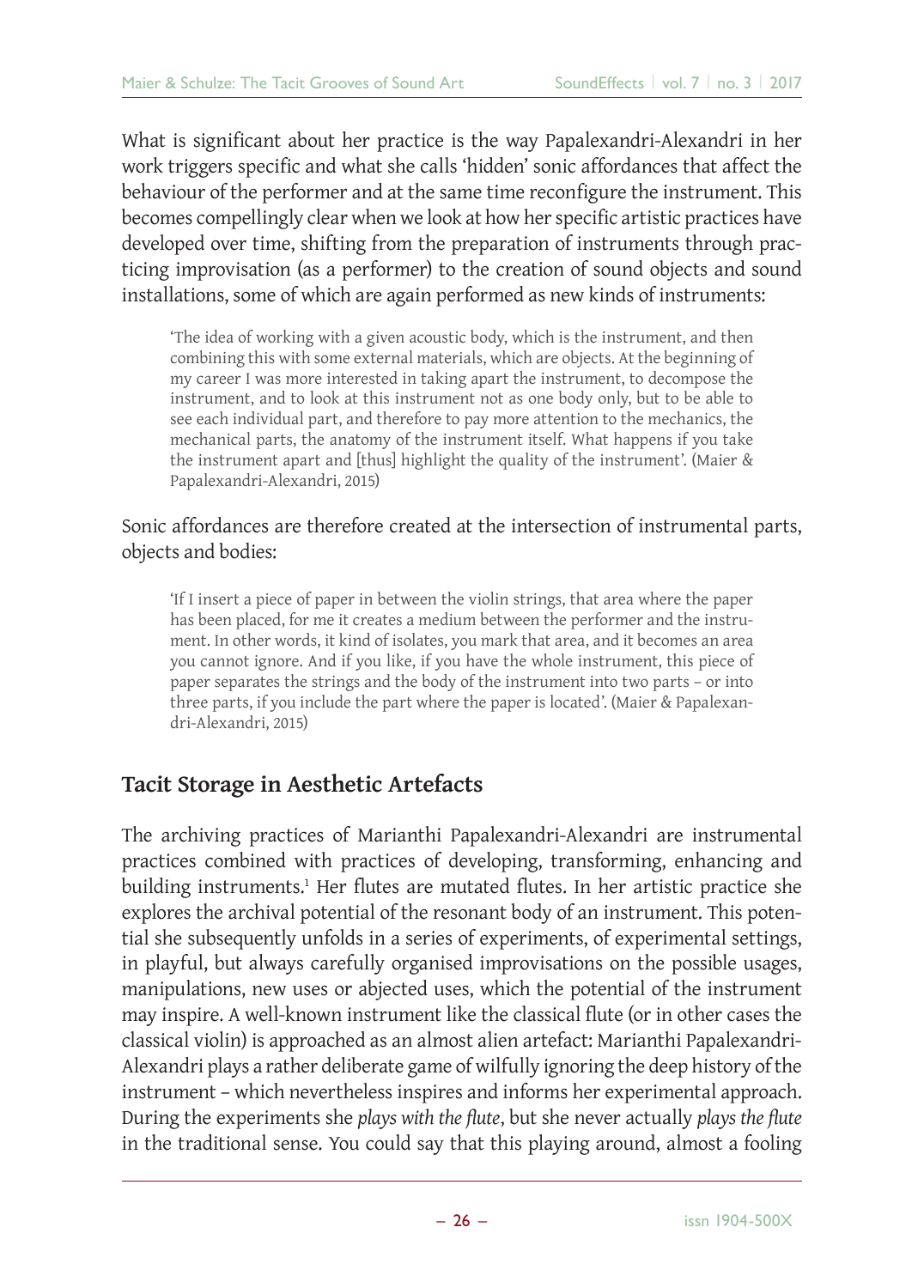around, a dismembering, dissecting and reassembling of this musical instrument allows her to open up the potential of this instrument performatively. This is not done via archival research, at which a researcher in instrumental history or in the history of composition would unquestionably aim; instead her own corporeal inclinations, obsessions, enjoyments and disinterests shape this research. She follows, quite intimately so, the traces, the grooves, in this object.

In this sense her research should be regarded as truly *artistic research* (cf. Holert, 2011; Borgdorff, 2013). This deeply practice-oriented approach of her artistic activity to do research is - and this is often neglected in discussions of this field - in fact not that different from traditional research activities seen in the natural sciences, in physics and even in the engineering sciences, which may be seen as the pinnacle of utilitarian, "non-artistic" research. Her improvisational tweaking and testing, holding and playing of this presumably alien instrument is not systematic in a computational sense of completeness; but the incredibly tiny results, the nano-grooves in each improvisational session guide her in each situation through her further explorations. Some ways of using these instruments are neglected as less inspiring and may instead lead to an artistic cul-de-sac; others indeed may seem more weird or absurd, even scary and unnerving – yet they seem to provide a potential for further enquiry. So she, the artist, may prefer to follow this path.

Therefore, the actual storage practices and techniques she finds, chooses and applies may be categorised in the following way: a) contingent, material responsiveness, b) proportions in the visual, c) triggering sonic affordances. Her artistic research practice begins with her individual and quite personal inclinations towards a certain material responsiveness: In this practice she explores the size and quality of the potential stored, and she personally responds to the grooves in the instruments, their quite contingent, material aspects. The physical and material character of this original instrument, even in its most arbitrary and maybe neglectable aspects, is explored and cherished. In the second step, after exploring these qualities, her visual sense becomes more crucial: She decides on certain aspects of her artistic work mainly in the realm of the visual – even if, like in the case of deconstructing the flute, the actually audible tones may be obviously and strongly affected by this decision. There is no doubt that the visual takes the lead. Finally, in one last, or better, in the endlessly following steps, the epistemologically insightful method of triggering sonic affordances becomes pivotal. Though the individual decisions are carefully thought through, there is no overall programming plan from the beginning. Yet, the element of contingency, even of accidents and weird aleatoric interventions by other collaborators, involuntarily included colleagues, friends or even mainly uninvolved circumstances of this artistic work, may indeed be embraced as constituents of artistic research. In artistic approaches to research these surprising events are not uncommonly interpreted as welcome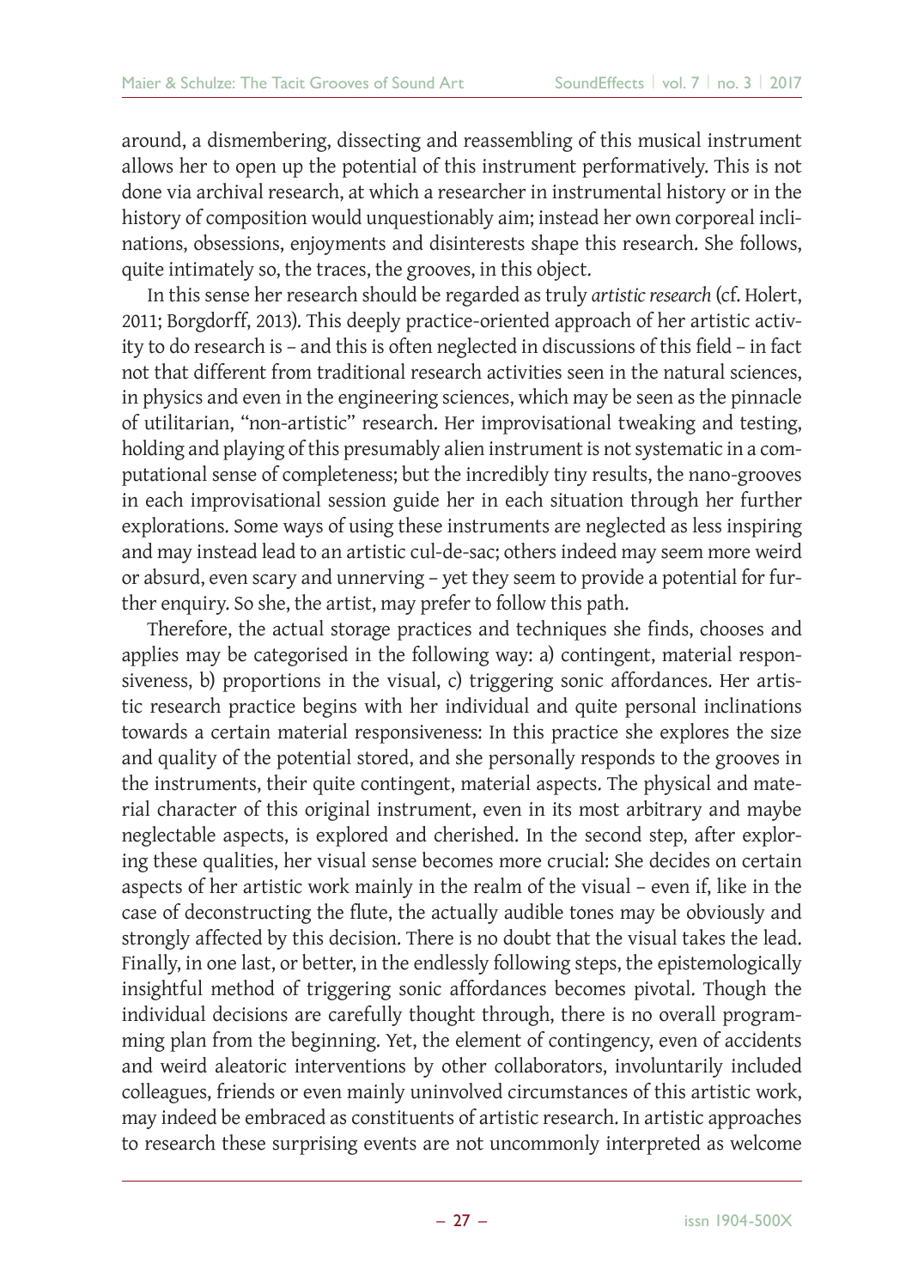detours and *dérives* from a maybe all-too cleverly thought out plan. Not only since the classical avant-gardes has the artist's love been growing for various improvisational and combinatory strategies between cut-up, collage, écriture *automatique* and manifold recipes for excluding or at least countering the strictest individual interest and intentions. *Let the material take the lead.* It is a form of relief, even of relaxation – and often of forced insight into actually relevant contexts, side aspects or qualities of the emerging work. The precision of the material takes the lead. What is stored in these artefacts – they may be found or just generated – suddenly lifts its disguise, for a second maybe, just for a bit.

The research practice of Marianthi Papalexandri-Alexandri is thus a practice of manifesting a concealed storage, a celebration of this tacit storage that is manifested in sonic affordances. The relevance of this concept for the field of sound art in this case is apparent: The artist tickles and questions, so to speak, this alien artefact to the point where it seems to answer her, to answer ostensibly unasked questions which then become interesting to her, questions about noises and reflections, mechanics and resonances, relations to her own corporeal practices and her individual bodily idiosyncrasies. Her inclinations to certain materialist strangenesses lead her to the next steps in research, steps that finally open up the closed storage space of this instrument. The tacit knowledge of the flute becomes sounding, the sonic affordances do play out. These tacitly stored bits of sound are actualised in the process of her exploring and skilfully misusing the instruments. Her misuse, though, is more often a re-use, and as such you could say that Papalexandri-Alexandri re-invents an old instrument. Her *Papalexandri-Alexandri fl utes* are indeed strange new artefacts of a hitherto unknown world, a tacit world, a world where it is not really clear whether these things are musical instruments at all. Maybe they are more clinical tools – or devices of some engineering research? Maybe they are unintelligible constructions of an even more unintelligible alien culture, a culture and its xeno-practices we may only be confronted with in some distant future millennia.

#### **Morten Riis: Retrieving Practices as Storage**

Morten Riis' *Steam Machine Music* is a mechanical instrument made mostly of vintage *Meccano* parts. The steam engine, which is the machine's heart piece, activates a number of different sound generators: two music boxes, each of which transport a paper punch card in a constant loop, a drum machine made of rotating metal parts and a zither, whose strings are activated by pulley wheels from a *Meccano* construction set. In fact, all the mechanical parts of the machine become audible with a constant rattling sound, including the hissing of the steam engine, drawing attention to its highly unpredictable, fragile and almost hazardous character. The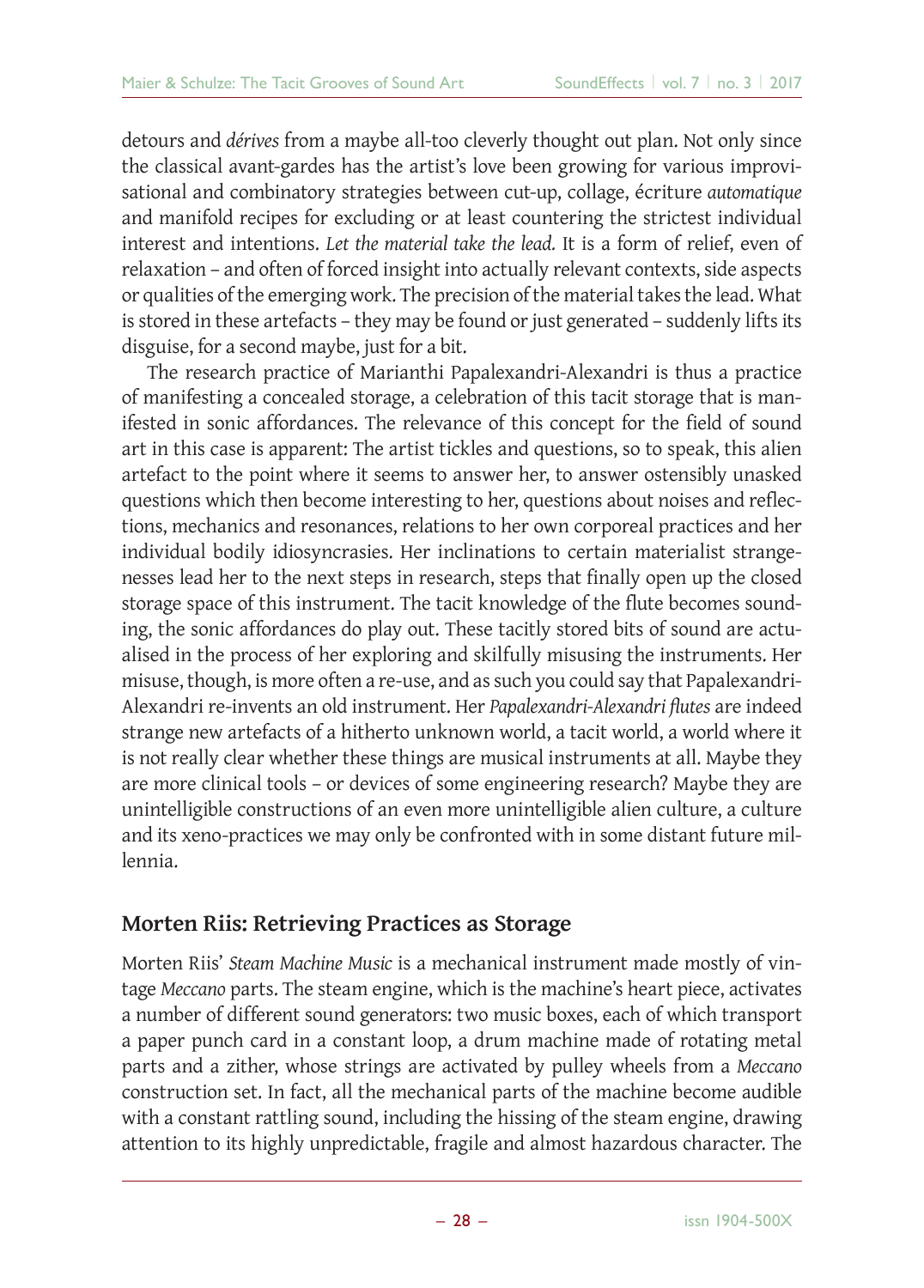monophonic punch card melody that emanates from the music boxes is clear and plain, thus creating a counterpoint to the frenzied noises of the machine's hisses, rattling and pulsing rhythms. The beginning of *Steam Machine Music* is determined by a number of well-choreographed and still not completely controllable actions that make the machine run – so rather than following a score, the machine itself somehow acts as a score. Its mechanical and physical properties inherit specific affordances which have been designed and must be tended to and mended by the operator of *Steam Machine Music*. The delicateness of these first actions, pouring water into the machine body and lightening the gas flame, is emphasised as an almost-silence that is already part of the piece. And it also emphasises the limitations that the operator faces in being able to control the subsequent steps when the steam machine begins to operate and comes to life. The punch card is another score that has been placed within the machine. Its imprinted symbolic code, cut circular holes that are spread across a piece of white cardboard with some drawn lines that imitate lines of a stave, waiting to be activated. Although the punch card has been designed with care, it is only potentially a generator of sounds or melodies, as it is completely dependent on the workings of the physical machine. Although the machine is sonically constituted, so to speak, its actual sounding is part of a whole set of physical, material and corporeal techniques and practices – and the life of the machine:

'I am very interested in the material's own sound. You could talk about the voice of the machine itself and trying to let that voice speak. Somehow you could also talk about maybe the ghost of the machine or something. It's something that is there but it's hidden from us and I just try to excavate it or bring it out in the light. But it's already there but somehow we don't really see it and the relationship to trying to make some kind of composition or try to structure it in a musically meaningful way'. (Maier & Riis, 2015)

#### This is highlighted by the artist Morten Riis when he talks about the relation between storing and sounding in the steam machine:

'I was trying to work with on one hand how to store information and how that information is then executed by a machine. So I mean the music box is a good example and a good way to investigate how we store sound information because the music in this example is stored on a paper punch card, which in itself doesn't do anything – so you need some kind of machine that could translate these holes in the paper punch cards into something that sounds'. (Maier & Riis, 2015)

The sonic affordances of this aesthetic artefact now lie in its capacity to store information that can potentially activate sounds: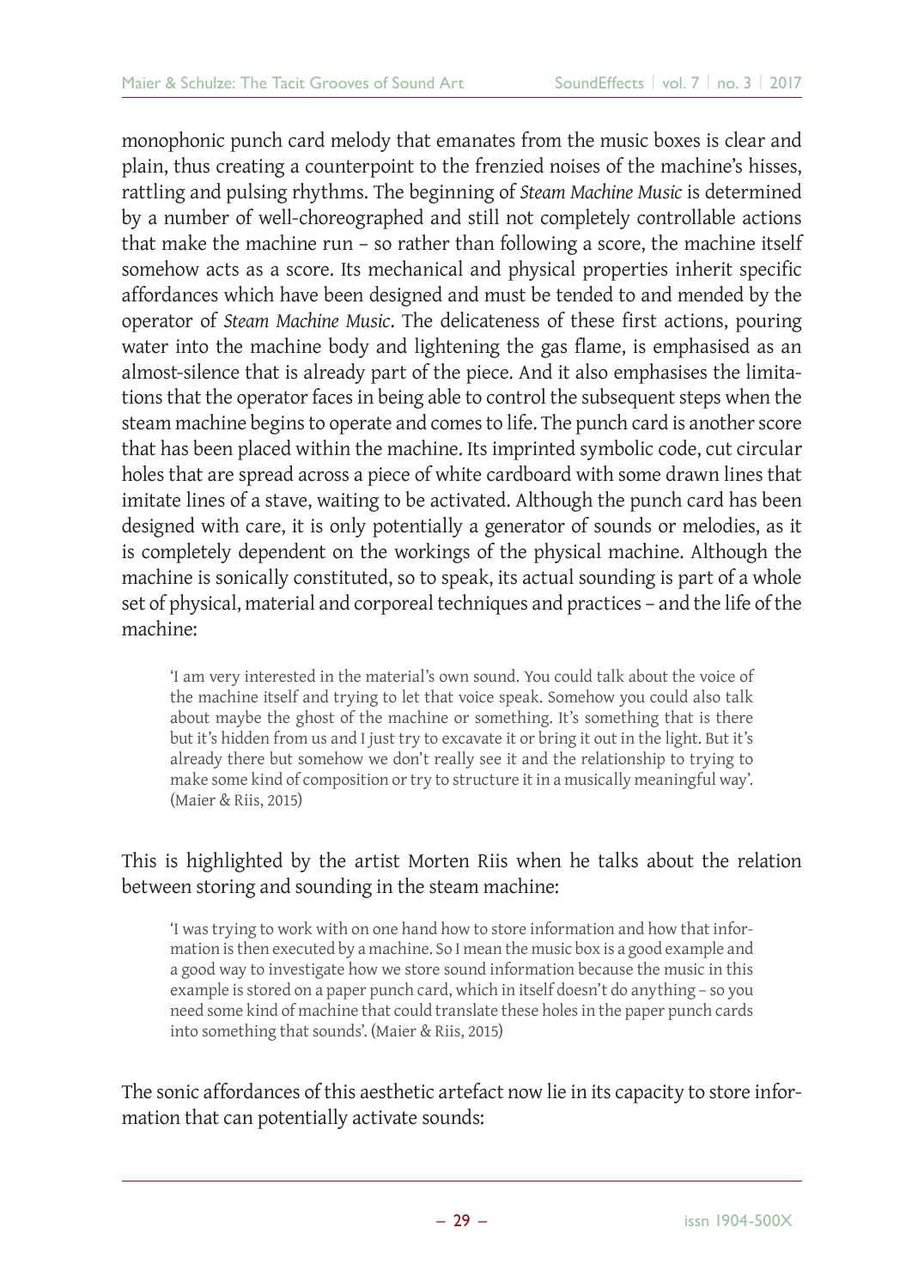'I've been working with that instrument for the last three years now. So you learn to listen to "Ok: now in two seconds something is going wrong". You can hear that in the tempo or in the certain way it screeches or something. It's also a way to diagnose technology, which actually is an old way of diagnosing technology and to some extend like car mechanics today [where they] even use this method of listening'. (Maier & Riis, 2015)

'This notion of failure or rupture of the sound of the machine itself is also an important sonic characteristics of the piece. There is a lot of machine noise or something that you would normally say is … "That's not music, that's just the machine trying to play music"'. (Maier & Riis, 2015)

What is striking about Riis' work is the way he conceives of himself simultaneously as a performer and a repairman – as someone who is making aesthetic decisions while diagnostically listening to the sound emerging and at the same time struggling to keep the performance running. In this way, the artist addresses those aspects which may partly have been lost in the digital world of computerised music production:

'I am both a performer but I am also a repairman at the same time. So the machine can run on its own for maybe like thirty seconds or something and it needs me to do maintenance on it. And actually our computers today also need maintenance but we don't know how to do it if our computer breaks down we just throw it out. So the notion of the digital repairman we don't have that anymore. I mean if you take your broken mac computer to the shop they say "Oh it will cost you maybe 80% of the original price to repair it", so you have to just buy a new one and leave. So this whole repair man character is somehow gone out of our history, because we don't understand our technology so we can't repair it and despite being so embedded in digital culture we don't understand it'. (Maier & Riis, 2015)

It is in this context that Riis' notion of craftsmanship is emphasised – not only as a willingness to understand the technology that is so all-encompassing in everyday life and popular culture, but as a source for his artistic research and practice:

'First is the knowledge or the notion of craftsmanship that you actually have to learn something and you build something in the real world. But also: What does it mean that our machines are actually physical? What does it mean that the program needs to be executed by a physical machine that has the possibility to break down and fail? And that's something that is not exclusive to mechanical technology; but it's also something that applies to every piece of technology including digital technology'. (Maier & Riis, 2015)

#### **The Grooves in Aesthetic Storage**

The archiving practices of Morten Riis are artistic practices that re-purpose various engineering practices of repair such as dismembering, transforming, enhancing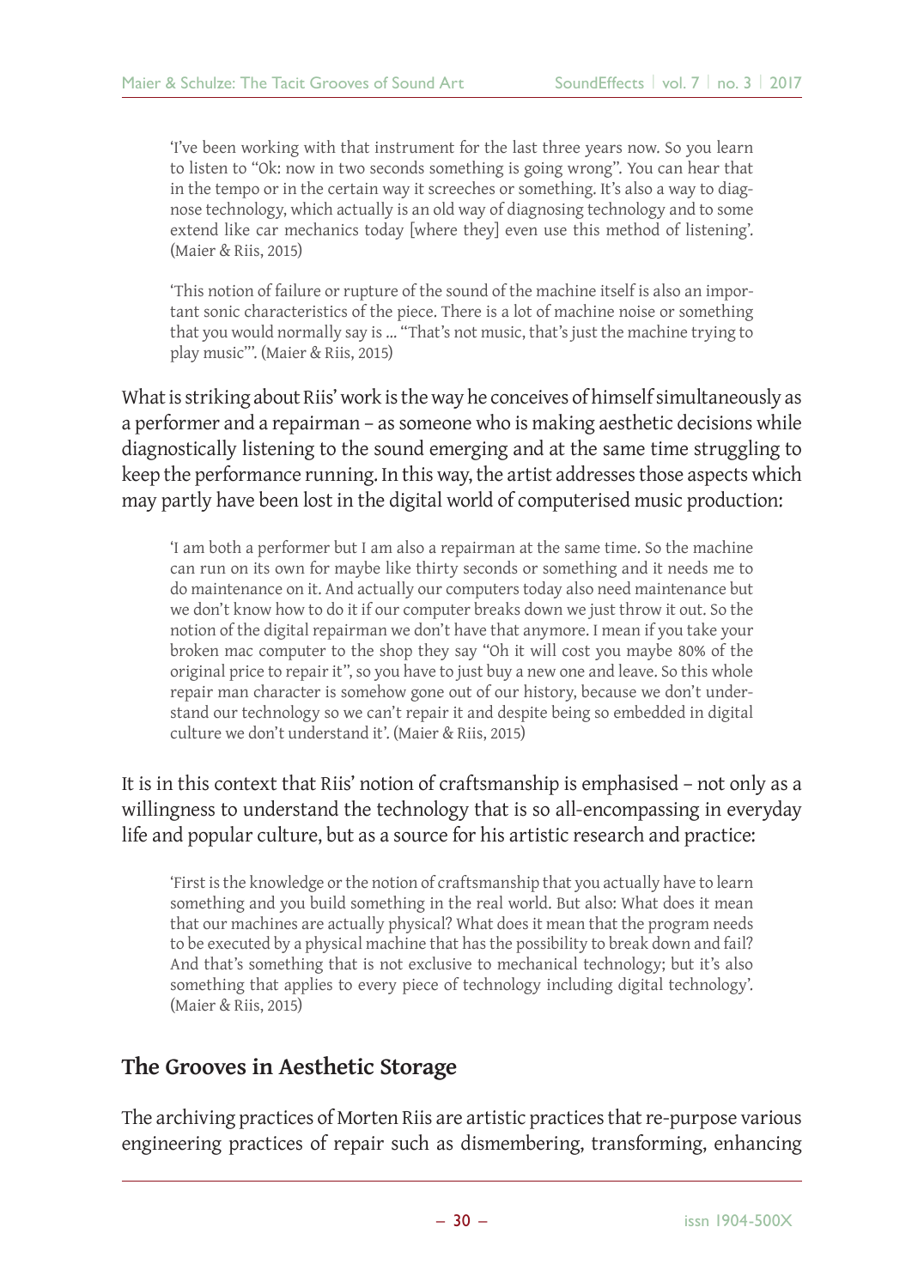and rebuilding. His punch cards for instance are abused punch cards. In his artistic practice he explores the surprising archival potential of a dated storage medium such as punch cards (or in other cases music cassettes). He realises their potential by exploring and developing new, unusual retrieving practices for extracting from these storage media data that had never been stored there intentionally in the first place. Though he does use the old punch cards for playing back music, understanding himself as a repairman he does not rely on some perfectly running automation that may never need maintenance. The opposite is true: It is the utter necessity of intervening, of repairing, of rebuilding, of bypassing that constitutes his individual artistic practice. This element in his work also decidedly distinguishes his artistic work from the work of a historian of technology with a more custodian-like or collector's approach. Riis does not intend to restore and retain an invented, pure, historical state of these storage media. Instead, he explores and transforms these traditional storage media to generate new and unforeseeable kinds of sound events and listening experiences. The preserving issue of a storage medium is therefore turned by Riis' practices into an artistic issue of producing sound art and music. The medium is an instrument: It does not even pretend to merely transmit – it purposefully generates sound. The grooves in such a work are not some actually stored grooves or pins or magnetisation patterns; they are grooves that arise from the confrontation between an unsuspected storage medium and an originally unintended, analogue and mechanic nexus for translating the stored information into sound.

In the sense of an experimental engineering bricolage, Riis' research activity is to be regarded as *artistic research*. The engineering sciences and their culture of invention, of improving and of repairing, of cleverly bypassing or tuning, speeding up, are crucial to Riis' work. Whereas from the perspective of physics or other natural or technical sciences the engineering sciences are often disregarded as of minor importance, providing only a service that is useful to more complex research fields, this order is reversed in his work. The engineering practices of technicians and engineers, of which artists also make use, become the core issue in the case of Riis. Again, an improvisational tweaking and testing, playing and trying out of an analogue device is the way to proceed; and in his explorations the artist does come across incredibly tiny results, some nano-grooves in his improvisational sessions with such a machine, guiding his further explorations. Some ways of repurposing such a machine are neglected, while others may seem more weird or absurd, even scary and unnerving – yet they seem to provide a potential for further enquiry.

The actual storage practices and techniques that Riis finds, chooses and applies may be categorised in the following way: a) material practices of repairing, maintaining and craftsmanship, b) diagnosing listening (Bijsterveld & Supper 2015), c) enjoying rupture, failure and glitch. His artistic research practice starts out – much like Papalexandri-Alexandri's – with quite individual and personal inclina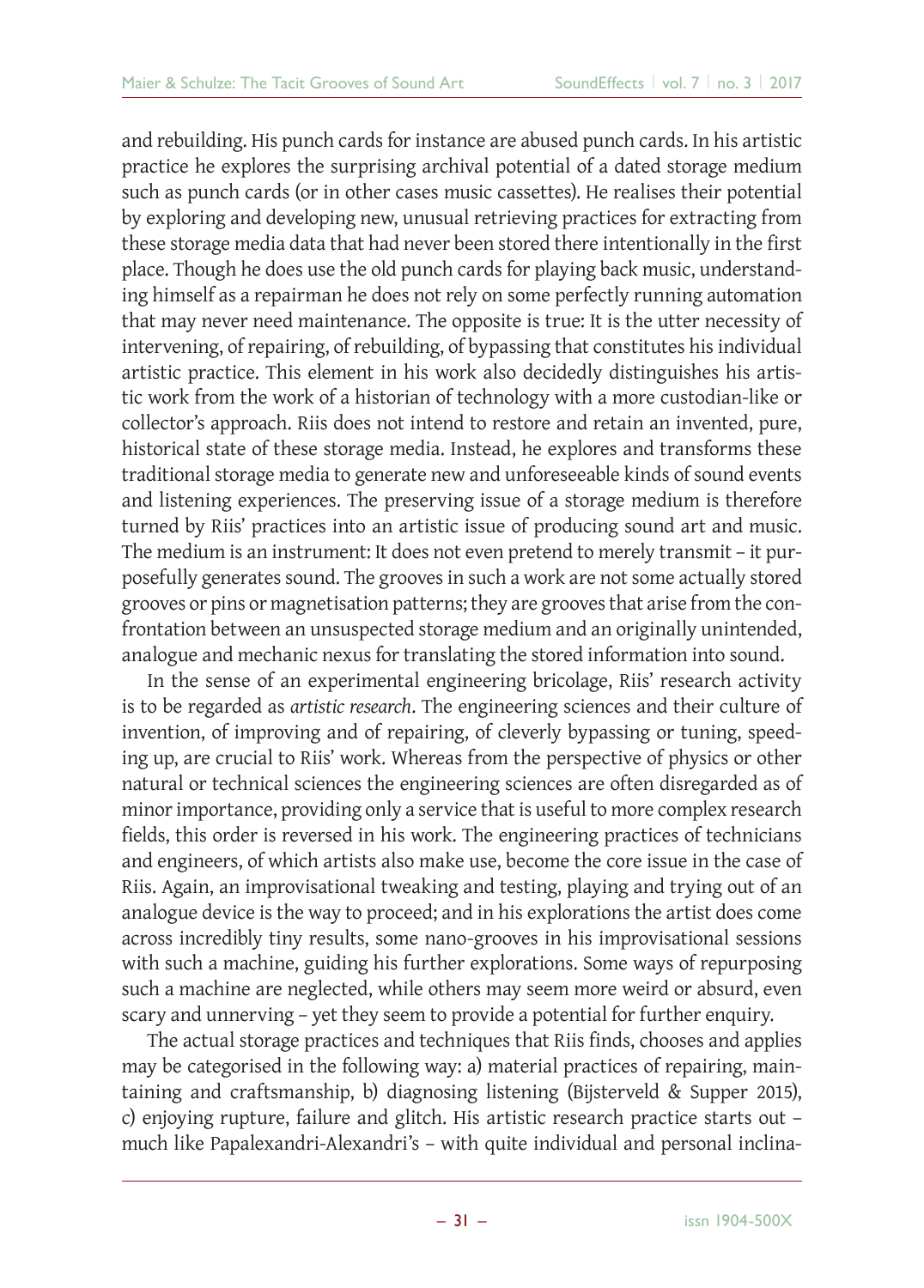tions towards a certain material responsiveness: in his practices the exploring of a material's, a machine's need or affordance to be repaired, to be maintained and to apply a certain craftsmanship to get and to keep it going. The physical and material character of such a storage medium or its machine for retrieving is explored and cherished – even in its most arbitrary and maybe even neglectable aspects. In a second step, after exploring these qualities, his auditory sense becomes crucial: He decides on certain aspects of his artistic work mainly from the point of audition in a diagnosing listening (Bijsterveld & Supper 2015): This is the main reference point from which his decision on usage, altered usage or rejected usage is made. The sonic definitely takes the lead here. Finally, in the endlessly following steps, he seems to evaluate the quality of the sound produced from the listening joy around ruptures, failures and glitches in the sound or music produced. Coming from a tradition of composition referring to internal structures laid out and developed in a score in reference to historically and contemporarily important structures of other scores, this rather immanent approach may seem weirdly unreflected and too self-limiting. On the contrary, it is this sonic immanence in listening that has characterised the artistic practices of sound artists for decades now (Kahn, 1999; Auinger & Odland, 2007; Toop, 2014).

In this form of immanent listening the sonic affordances of a machine are manifested. In artistic approaches to sound such a focus on the actually produced, even the most minor sonic cracks and clicks, breaks and drones, layers and threads can guide the musical production. The artist follows the sonic affordances and as such he follows the sounds generated, as if he was not the author, the inventor, the host of these sound events – but just a witness to a process unfolding before his ears, non-intentionally. This artistic narration of artistic practices being non-individual, material and of an objective character comes close to antique narrations in composition, minus, of course, the traditional spiritualism or Christian metaphysics grounding the composer's struggle and transfigurations in the process of writing the score. Yet precisely this subtraction of a metaphysical self-puffing, of a reinterpretation of writing score into an almost spiritual and evangelical practice makes a huge difference. Sound production is materialised; it is joyfully profaned and trivialised into mere play, though serious play.

The research practice of Morten Riis is a practice of carefully re-establishing and re-using a forgotten or old-fashioned form of storage. An exploration of a storage turned tacit by manifesting sonic affordances. The audience is presented with sound events following his joy of repairing, of maintaining, of diagnosing listening to glitches and ruptures: the grooves of glitches. The tacit knowledge of a punch card then becomes sounding; the sonic affordances of these storage media play out. These tacitly stored bits of sound are actualised in the process of his exploring and skilfully misusing a storage medium. His misuses are therefore re-uses: Riis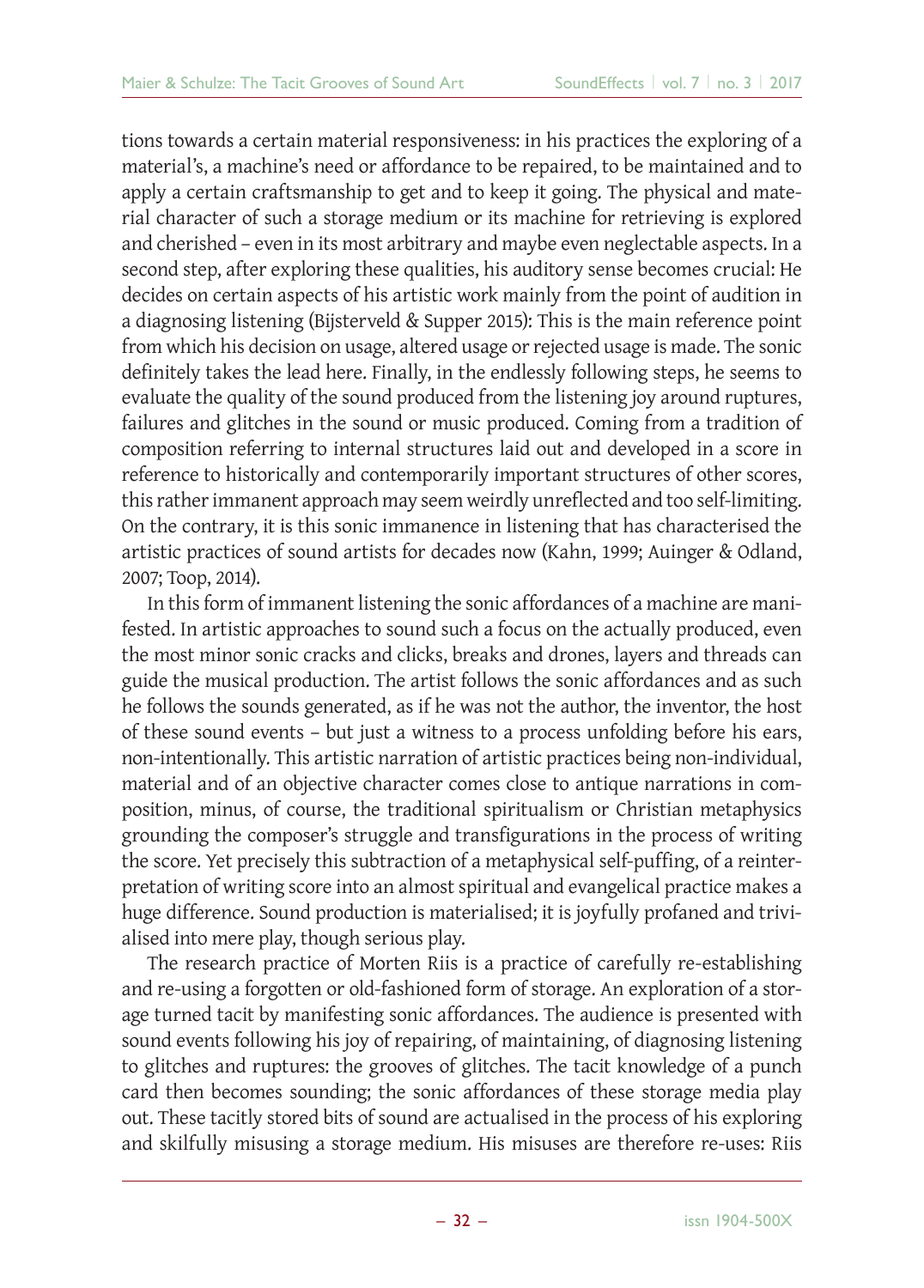re-invents outdated storage media. His *Riis punch cards* turn out to be surprisingly common and familiar artefacts – though probably still unknown to many listeners. Tools and practices for storing and retrieving are retracted from a tacit world and brought back again into the everyday business of engineering and maintaining. Riis stole this technology from some aliens, deceased in prehistoric times maybe, and now they can be part of our lives again. An alternative history of present, living media.

#### **Sonic Affordances in Tacit Grooves**

In our research of aesthetic artefacts as analogue archives, we explored the specific artistic practices, theoretical approaches and practice-based reflections of two artists: Marianthi Papalexandri-Alexandri and Morten Riis. While the analysed works by Papalexandri-Alexandri focus on traditional musical instruments like flutes or violins, the works by Riis focus on dated, analogue storage media like music cassettes or punch cards. Both artists apply to these material objects various individually developed and idiosyncratic artistic research practices. They apply these practices to the individual specimen as well as to general types of flutes or punch cards. While Papalexandri-Alexandri's practice emphasizes a) contingent, material responsiveness, b) proportions in the visual, c) triggering sonic affordances, Riis' practices focus attention on a) repairing, maintaining and craftsmanship, b) diagnostic listening, c) enjoying rupture, failure and glitch. These distinctions point at one major difference in their artistic strategies which are almost complementary with reference to analogue archives: Papalexandri-Alexandri turns traditional instruments into alien archives, and Riis turns dated storage media into unforeseeably strange new instruments. Both achieve their goals through practices that start with the specific use, the specific material culture and the familiar history of these original artefacts, be they instruments or machines; and they transform these artefacts into genuine, artistic mutations of their own kind in which specific tacit *grooves* are retrieved and articulated or newly inscribed by their articulation. How Riis and Papalexandri-Alexandri mutate their artefacts is subject to their highly individual and idiosyncratic interests, likes and obsessions; But there is one aspect that is common to both artists and concerns the respective "original" artifacts they explore: Through their specific artistic practices, both artists investigate the sonic affordances of these artifacts, which then serve as raw material for new sonic ideas.

With the concept of sonic affordance we like to introduce to the discourse of sound art a theoretical tool for describing physical aspects of materials sound artists work with and which provoke their sonic imagination and provide a inspiration for an emerging sonic artwork. Referring to the discourse on affordance, perceptual theory and interaction design (Gaver, 1991 Gibson, 1977), we believe this concept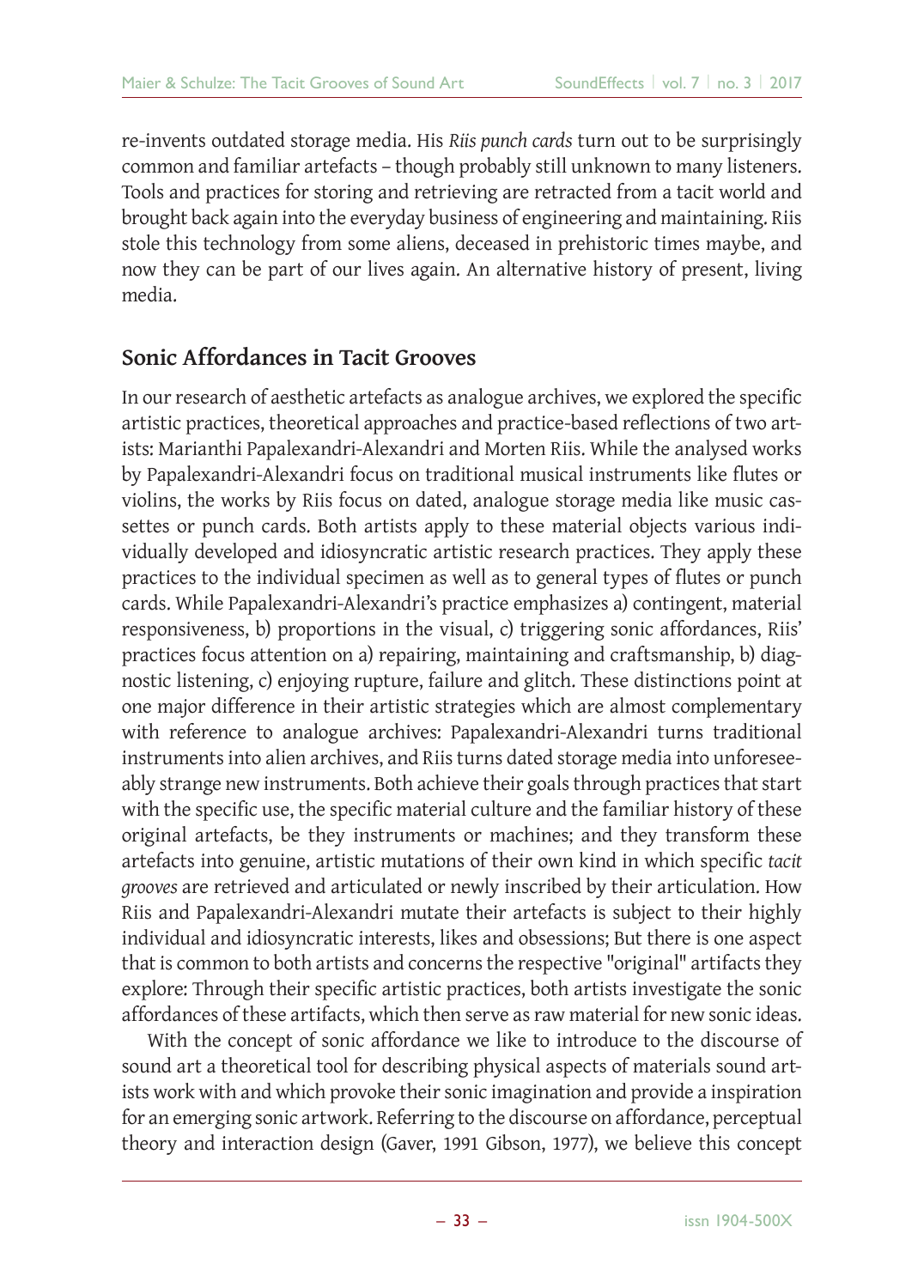provides a precise, yet open description of qualities in source materials that are pivotal for artistic work – the raw materials that these sonic affordances are made of might be gases, aerosols, liquids, vibrations, series of electric signals or even objects. Artistic practices such as material experiments, exploring intrinsic qualities, or even the dismembering and repairing of materials, are to be regarded as artistic analyses of sonic affordances. Therefore, what is stored in analogue archives as instruments or in instruments as analogue archives is not sound itself. Instead, the erratic affordances of these aesthetic artefacts are derived from a highly responsive craftsmanship of aesthetic exploration into sound. A *tacit knowledge* (Polanyi, 1966) in the truest meaning of this concept is explored: inaudible sound, embodied in an apparatus and its materiality.

'What I would say is common is the need to search for, to expand the notion of sound, expand on the bodily and the physical, and performative behaviour, to explore an external object or material which is asking the performer to rethink, to revisit the instrument'. (Maier & Papalexandri-Alexandri, 2015)

In that sense, Papalexandri-Alexandri and Riis to exemplify the concept of sonic affordance as a general analytical term in sound studies and sound art theory. Both artists operate in the realm of sonic affordances: the tacit grooves stored in instruments/apparatuses.

#### **References**

- Auinger, S. & Odland, B. (2007). Hearing perspective (think with your ears). In: Seiffarth, C. & Sturm, M. (Eds.), *Sam Auinger. Katalog.* Wien/Bozen: Folio Verlag.
- Blesser, B. & Salter, L.-R. (2007). *Spaces Speak, Are You Listening? Experiencing Aural Architecture*. Cambridge, MA: MIT Press.
- Bijsterveld, Karin and Alexandra Supper, "Sounds Convincing: Modes of Listening and Sonic Skills in Knowledge Making", *Interdisciplinary Science Reviews* Vol. 40.2 (2015)
- Borgdorff, H. (2013). *The Conflict of the Faculties: Perspectives on Artistic Research and Academia.* Amsterdam: Amsterdam University Press.
- Cox, C. (2011). Beyond representation and signification: Toward a sonic materialism. *Journal of Visual Culture, 10*(2), 145-161.
- Gaver, W. (1991). Technology affordances. In: *Proceedings of the CHI 1991* (pp. 79-84). New York, NY: ACM Press.
- Gibson, J.J. (1977). The Theory of Affordances. In: Shaw, R. & Bransford, J. (Eds.), *Perceiving, Acting, and Knowing: Toward an Ecological Psychology* (pp. 67-82). Hillsdale, NJ: Lawrence Erlbaum.
- Gibson, J.J. (1979). *The ecological approach to visual perception*. Boston, MA: Houghton Mifflin.
- Holert, T. (2011). Künstlerische Forschung: Anatomie einer Konjunktur. *Texte zur Kunst, 21*(83). Aesthetic Research (pp. 39-63).
- Kahn, D. (1999). *Noise, Water, Meat: A History of Sound in the Arts.* Cambridge, MA: MIT Press.
- Kassung, C., Rabe, J. & Schulze, H. (2012). *Analog Storage Media.* Berlin: Humboldt-Universität zu Berlin. https://www.interdisciplinary-laboratory.hu-berlin.de/en/base-projects/analogstorage-media